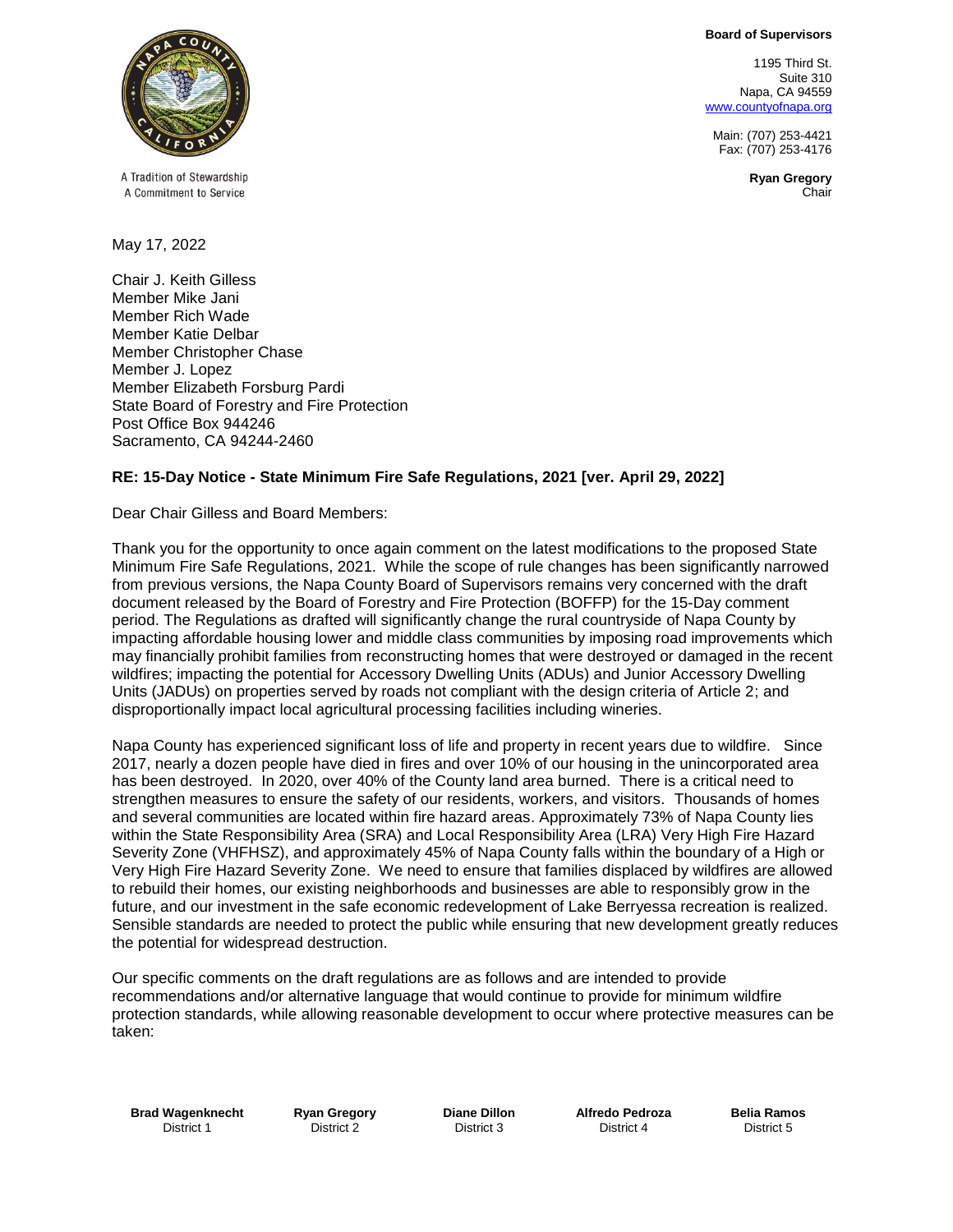1. Repealed Section 1270.01.(a) – Access:

The definition of "access" has been deleted as that term is no longer used in current draft Regulations. Although, Napa County had concerns with the previous definition, not defining access at all would create inconsistent application throughout the State regarding which Roads would be evaluated when the Fire Safe Regulations are applied. To ensure consistency of application and provide reasonable requirements for safe ingress and egress the following alternative language is recommended.

## Alternative Language:

§ 1270.01.(a) Access: The Roads on a route from a Building to the nearest Public Road or the Roads on a route from a Building to the nearest Road which is compliant with the standards provided in Article 2 or exempt pursuant to § 1270.03(b).

## 2. Repealed Section 1270.03.(c) – Applicability to ADUs

This provision had provided relief from the Regulations for the creation of accessory dwelling units (ADUs) that comply with Government Code section 65852.2 or 65852.22. Its repeal is now in conflict with State law to allow accessory dwelling units in applicable zoning to provide affordable housing options for family members, friends, students, the elderly, in-home health care providers, people with disabilities, and others. The result of omitting this exemption from the draft Regulations requires property owners to construct potentially expensive driveway and roadway improvements, which may be financially prohibitive if not impossible in some cases. The County strongly recommends that this section be amended back into the draft Regulations to exempt ADUs.

## 3. Amended Section 1270.03.(c) – Affected activities:

This provision is vague and subjective, requiring the local jurisdiction to interpret the threshold of affected activities. This approach will lead to inconsistent application across the state, and could lead to lengthy efforts regarding various interpretations in the courts, in the Legislature, and/or Board of Forestry staff to resolve in the years to come. Where public or private roads cross County lines, proposed development may face conflicting direction and requirements. Establishing the minimum threshold for when these Regulations apply should be straight-forward so that both the public and local governments understand how they are to be applied. The current draft represents a step backward. This is fundamental; all other portions of the Regulations rely on when and how they may be applied. We strongly urge the Board of Forestry to adopt revised language to provide needed clarity.

#### Requested Language:

§ 1270.03.(c) The provisions of Article 2 and Article 3 shall apply to the following types of Building construction and development activities:

- 1. Permitting or approval of new parcels, excluding lot line adjustments as specified in Government Code (GC) section 66412(d);
- 2. Application for a building permit for new construction not related to an existing structure, excluding applications to rebuild a legally entitled structure following a natural disaster and/or new Accessory Dwelling Units;
- 3. Application for a change in use permit which proposes to increase use intensity or density that results in a change of 40 Average Daily Trips (ADT) or less; and
- 4. Road Construction including construction of a road that does not currently exist, or extension of an existing road.

#### 4. Repealed Section 1270.08.– Reconstruction and Repair After a Fire:

A total of 1,329 homes have been destroyed in Napa County by wildfire since 2017. To date, over 900 owners of destroyed homes have not yet filed an application to rebuild. The repeal of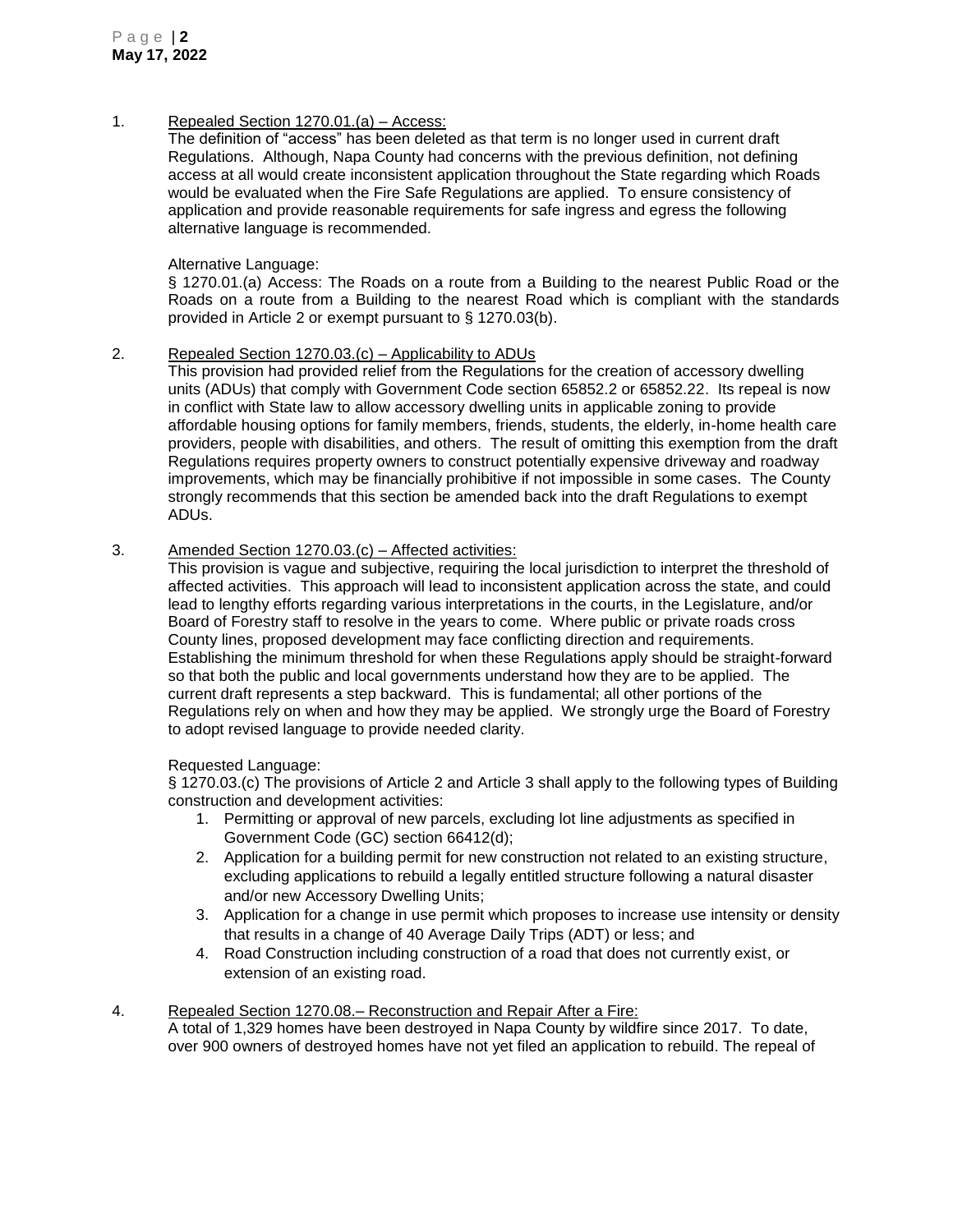this provision providing relief to fire victims will prevent many of these families from returning to their homes and businesses. The minimum road requirements placed on wildfire survivors imposes additional financial burden on an already impacted community. In addition, the repealed section creates significant new obstacles to disaster-stricken areas struggling to recover, and could financially devastate community water, fire, and wastewater services that depend on reestablishing their customer base. Napa County strongly encourages the board to reconsider the repeal of this section and requests that the reconstruction exemption be applied to all disasters. Owners of structures that are devastated by earthquake, flood, landslide, or other event should have the same opportunity to rebuild as those affected by wildfire.

#### 5. Section 1273.00.(b) – Purpose and Application :

The new standards would apply to existing roads or driveways whenever there is a change in zoning or use permit that increases intensity or density in the High and Very High Fire Severity Hazard Zones. Voter adopted initiatives in Napa County already place strict limitations on the intensity of development within agriculturally zoned land, which makes up the vast majority of designated fire hazard areas.

The proposed Fire Safe Regulations do not define how to measure an increase in intensity or density. As currently written, the draft Fire Safe Regulations could be interpreted to mean that the addition of even one person, whether an employee or a visitor, or the construction of a new restroom facility would constitute an increase in density which then could require disproportionate and expensive road improvements. We request that the language be revised to define a de minimus threshold for intensity and density, such as equivalency equal to the four residences currently exempted in the draft regulations (the creation of two new parcels each of which may contain two new residences).

# Requested Language:

§ 1273.00. Purpose and Application. (c) The provisions of this Article and Article 3 (Signing and Building Numbering) shall further apply to any Existing Road, Driveway, or Road or Driveway Structure that provides Access to Building construction which includes

(1) the permitting or approval of three (3) or more new parcels, excluding lot line adjustments as specified in Government Code (GC) section 66412(d); or (2) an application for a change of zoning which proposes to increase in zoning intensity or density that results in a change of 40 Average Daily Trips (ADT) or less; or (3) an application for a change in use permit which proposes to increase use intensity or density that results in a change of 40 Average Daily Trips (ADT) or less.

# 6. Amended Section 1273.08.(a) – Dead-End Roads:

The language as drafted is confusing and would restrict future development along an existing dead-end road that already exceeds the maximum length. It would in essence institute a permanent moratorium along existing public and private roads that do not meet the maximum length standards. For consistency and not to overburden development on existing properties, it is recommended that this language be amended and include only new dead-end roads as proposed in previous drafts.

# Requested Language:

§ 1273.08. Maximum Lengths of New Dead-end Roads

(a) The maximum length of a New Dead-end Road, shall not exceed the following cumulative lengths:

- 1) for Roads with parcels zoned not to exceed one (1) acre 800 feet;
- 2) for Roads with parcels zoned up to 4.99 acres 1,320 feet;
- 3) for Roads with parcels zoned for 5 acres to 19.99 2,640 feet.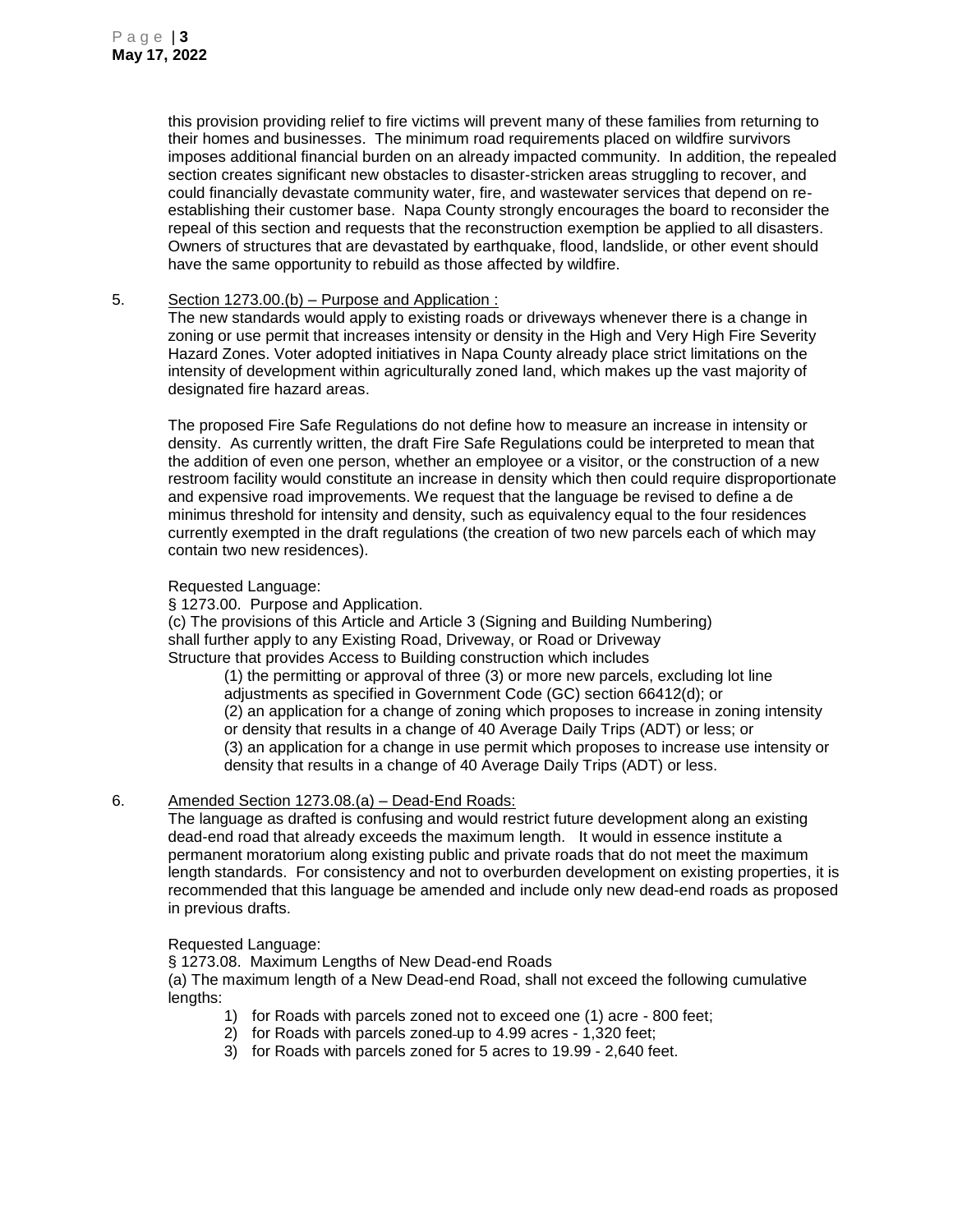4) for Roads with parcels zoned 20 acres or larger - 5,280 feet.

# 7. Section 1276.02.(a) and (b) – Ridgelines:

These provisions require that the Local Jurisdiction designate Strategic Ridgelines where most new buildings would be prohibited. Earlier this year, the Napa Community Firewise Foundation completed an extensive process for developing a Community Wildfire Protection Plan (CWPP), in accordance with Federal Emergency Management Agency (FEMA) and US Fire Administration guidelines. Specifically, the CWPP does the following:

- Identifies areas of high hazard in which topography, fuel and weather create the potential for extreme fire behavior regardless of socio-political boundaries.
- Identifies where there is interest, willingness to participate and resources for preparedness and mitigation activities.
- Addresses structure ignitibility.
- Protects at-risk communities and essential infrastructure.
- Prioritizes fuel reduction and recommends types and methods of treatment.
- Contributes to effective strategies for community outreach and education.

As indicated in the proposed regulations, not all ridgelines are strategic. Similarly, there are other areas in addition to ridgelines that provide important fire breaks and where fuel management is critical. Creating a new assessment of ridgelines appears redundant, when there is already a countywide plan that was prepared with dozens of stakeholders and has received millions of dollars in County funding to implement. We request that a CWPP be considered as fulfilling the requirement of identifying strategic ridgelines and that Local Jurisdictions that have prepared a CWPP be exempted from this provision.

Alternative Language:

§ 1276.02. Ridgelines.

(a) Unless the Local Jurisdiction has previously prepared a Community Wildfire Protection Plan (CWPP), the LJ shall identify strategic Ridgelines, if any, in consultation with the Fire Authority. Strategic Ridgelines shall be identified through an assessment of the following factors:

- (1) Topography;
- (2) Vegetation;

(3) Proximity to any existing or proposed residential, commercial, or industrial land uses;

(4) Ability to support effective fire suppression; and

(5) Other factors, if any, deemed relevant by the Local Jurisdiction and Fire Authority.

Completion of the process to update the Fire Safe Regulations is long overdue. California is in its third year of severe drought and the fire danger in many parts of the state is already critical. Over 6,700 acres have already burned in 2022. It is imperative that the Board of Forestry take action, but it must be balanced and deliberate. California residents face a wide range of potential natural disasters, including: wildfire, earthquake, flood, landslide, tsunami, wind shear, lightning, snow storm, and tornado. In each of these cases, development standards have been created based on sound science and engineering to ensure the protection of nearly 40 million residents and to meet the needs of the world's 5th largest economy. These efforts have consistently recognized both the important role of local planning processes in achieving safe communities, and the need to balance these important goals with the equally critical – and often competing – housing and economic needs of the public.

Napa County supports the need for both greater protections under the revised Fire Safe Regulations and the ability of local government to take unique local conditions into account as a part of sensible and